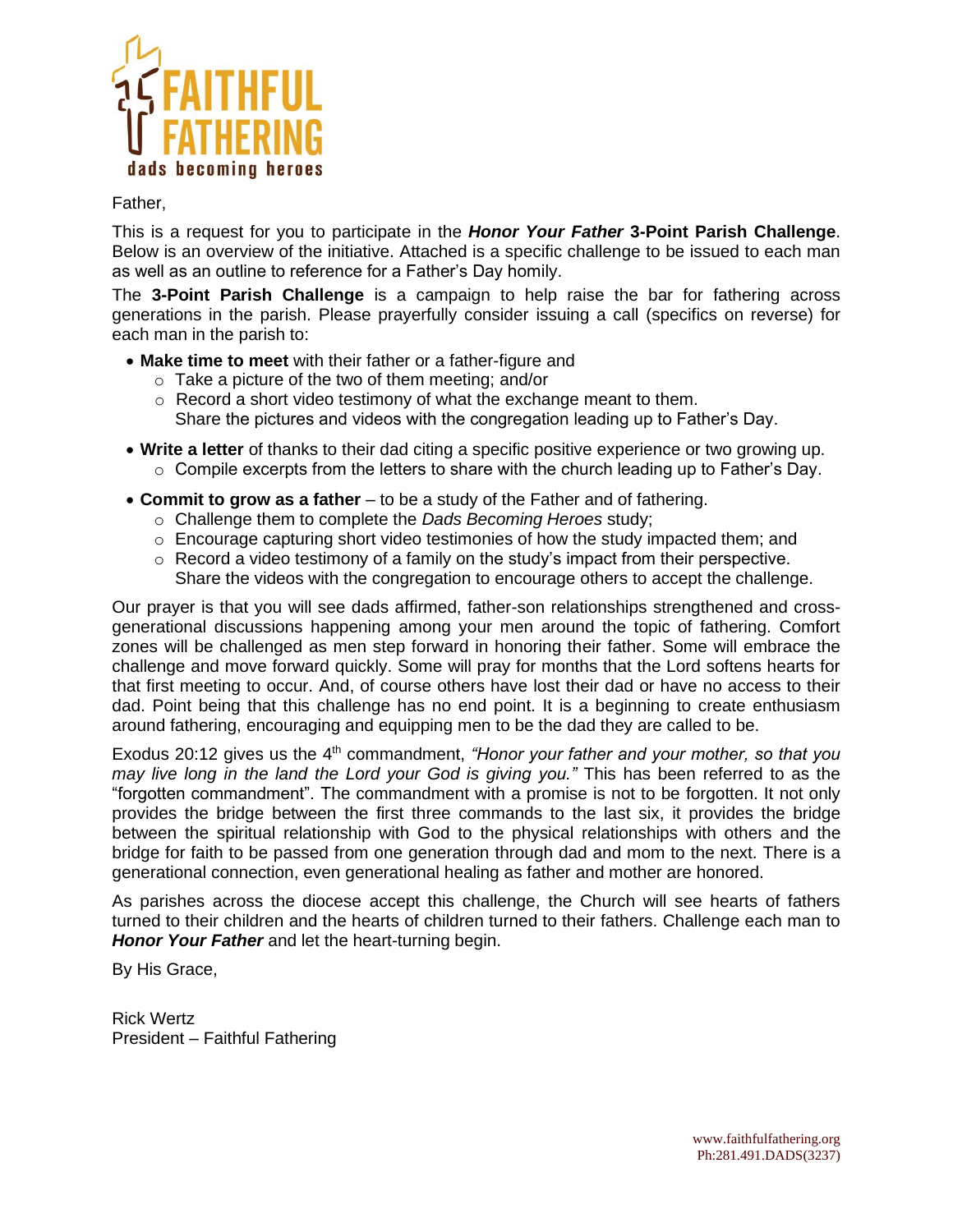# *Honor Your Father:* **3-Point Parish Challenge**

The Lord said, *"Honor your father and your mother" – which is the first commandment with a promise – "so that it may go well with you and that you may enjoy long life on the earth."* (Ephesians 6:2-3). This has been referred to as the "forgotten commandment" perhaps because Jesus summed up the 10 commandments into two – *"Love the Lord Your God with all your heart and all your soul and with all your mind. … Love your neighbor as yourself."* (Matthew 22:37,39). But Jesus walked the fourth commandment, honoring His Father every step of His journey on this earth *"so that the Father may be glorified in the Son."* (John 14:13). The commandment with a promise is not to be forgotten. It not only provides the bridge between the first three commands to the last six, it provides the bridge between the spiritual relationship with God to the physical relationships with others and the bridge for faith to be passed from one generation through dad and mom to the next. There is a generational connection, even generational healing as father and mother are honored.

#### **A call to each man in the Parish:**

- **Make time to meet** with your father. Do something he enjoys but make sure the time incorporates discussion around what life experiences shaped him as a father and the challenges he faced "being Dad" when you were a kid. *(If your dad has passed or is not accessible, meet with another man in the church close to the age of your father or a younger dad that could be a son and have the same generational discussion.)*
	- o Take a picture of the two of you; and/or
	- o Record a short video testimony of what the exchange meant to you
- **Write a letter** of thanks to your dad citing a specific experience or two growing up. It can be as simple as a "Thanks for bringing me into this world" or as comprehensive as a tribute to your dad that acknowledges time committed through your childhood years and the support provided. If you are convicted of taking him for granted or of passing judgment on him due to perceived shortfalls acknowledge that and confess. Keep the focus on honoring your father with full respect for the life journey that shaped his perspective on fathering. Present the letter to your dad and read it to him. *(If your dad has passed or is not accessible, read the letter to your kids and include a story about your dad they may not have heard.)*
	- $\circ$  Share an excerpt from the letter with another man or group of men in the Parish;
	- $\circ$  Compile excerpts from others to share with the Parish
- **Commit to grow** as a father be a study of the Father and of fathering. Seek out resources and training opportunities that will encourage & equip you as a father. Commit to completing one study for dads across the summer. A couple of easy and accessible options are the *Dads Becoming Heroes* or *Dads Armor* that can be done on your own or in a small group. The study can be downloaded and viewed at [https://faithfulfathering.org/for](https://faithfulfathering.org/for-dads)[dads.](https://faithfulfathering.org/for-dads) Take the initiative to *Honor Your Father* through intentional study to become the father God calls you to be, the father the next generation needs.
	- $\circ$  Take a picture of you doing the study on your own, with a buddy or in a group;
	- o Record a short video testimony of how the study impacted you; and
	- $\circ$  Record a short video with testimony from your family on how the study influenced your fathering from their perspective.

Accept this challenge to *Honor Your Father* and begin a journey that will be challenging and affirming, convicting and encouraging. In the process, you will be equipped and strengthened to become the father you are called to be, the father the next generation needs.

Prayers are with you on the journey,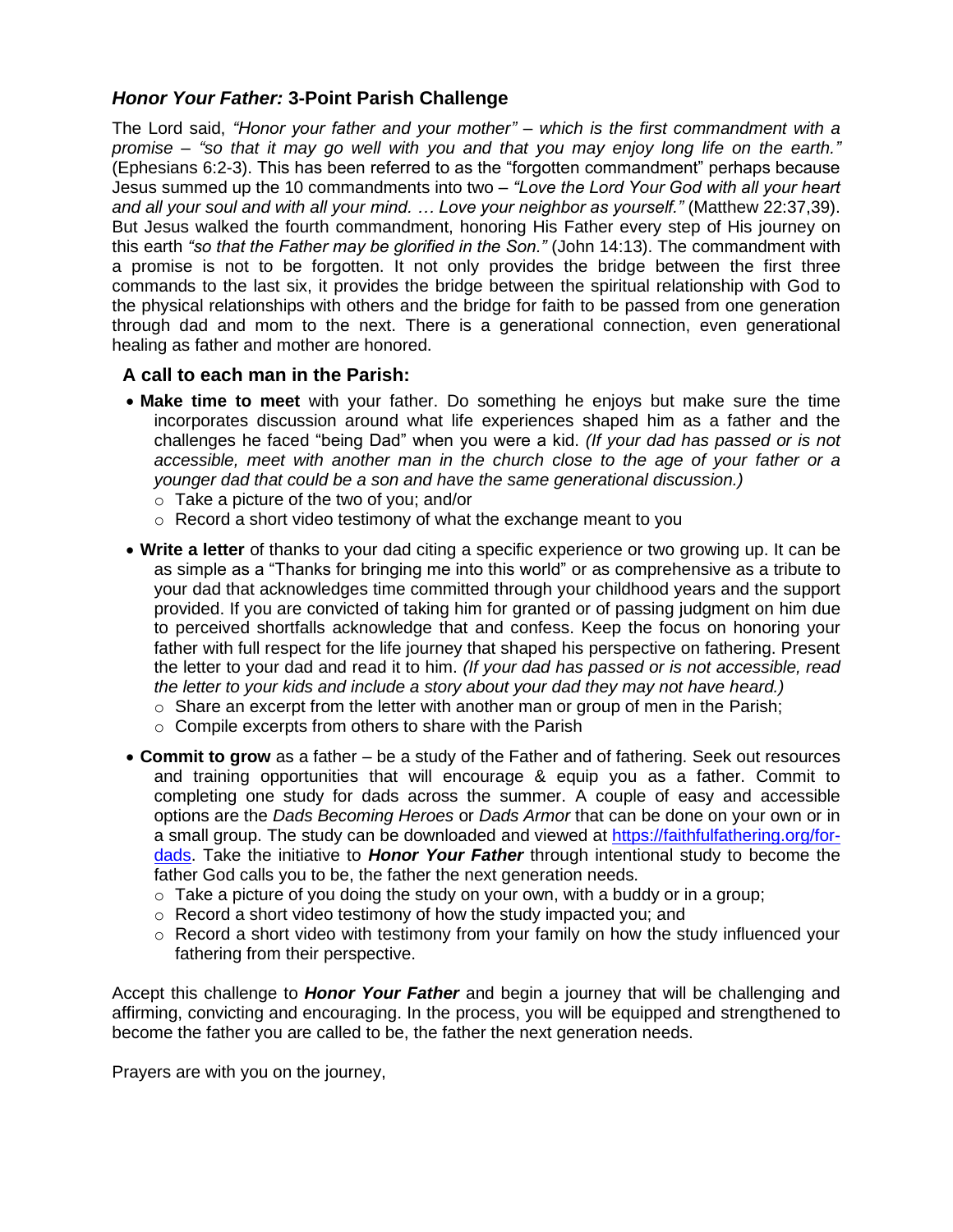

# *Honor Your Father:* **3-Point Parish Challenge**

The Lord said, *"Honor your father and your mother" – which is the first commandment with a promise – "so that it may go well with you and that you may enjoy long life on the earth."*(Ephesians 6:2-3). This has been referred to as the "forgotten commandment" perhaps because Jesus summed up the 10 commandments into two – *"Love the Lord Your God with all your heart and all your soul and with all your mind. … Love your neighbor as yourself."*(Matthew 22:37,39). But Jesus walked the fourth commandment, honoring His Father every step of His journey on this earth *"so that the Father may be glorified in the Son."*(John 14:13). The commandment with a promise is not to be forgotten. It not only provides the bridge between the first three commands to the last six, it provides the bridge between the spiritual relationship with God to the physical relationships with others and the bridge for faith to be passed from one generation through dad and mom to the next. There is a generational connection, even generational healing as father and mother are honored.

#### **A call to each man in the Parish:**

- **Make time to meet** with your father. Do something he enjoys but make sure the time incorporates discussion around what life experiences shaped him as a father and the challenges he faced "being Dad" when you were a kid. *(If your dad has passed or is not accessible, meet with another man in the church close to the age of your father or a younger dad that could be a son and have the same generational discussion.)*
	- o Take a picture of the two of you; and/or
	- o Record a short video testimony of what the exchange meant to you
- **Write a letter of thanks** to your dad citing a specific experience or two growing up. It can be as simple as a "Thanks for bringing me into this world" or as comprehensive as a tribute to your dad that acknowledges time committed through your childhood years and the support provided. If you are convicted of taking him for granted or of passing judgment on him due to perceived shortfalls acknowledge that and confess. Keep the focus on honoring your father with full respect for the life journey that shaped his perspective on fathering. Present the letter to your dad and read it to him. *(If your dad has passed or is not accessible, read the letter to your kids and include a story about your dad they may not have heard.)*
	- $\circ$  Share an excerpt from the letter with another man or group of men in the Parish;
	- o Compile excerpts from others to share with the Parish
- **Commit to grow as a father** be a study of the Father and of fathering. Seek out resources and training opportunities that will encourage & equip you as a father. Commit to completing one study for dads across the summer. A couple of easy and accessible options are the *Dads Becoming Heroes* or *Dads Armor* that can be done on your own or in a small group. The study can be downloaded and viewed at [https://faithfulfathering.org/for](https://faithfulfathering.org/for-dads)[dads.](https://faithfulfathering.org/for-dads) Take the initiative to *Honor Your Father* through intentional study to become the father God calls you to be, the father the next generation needs.
	- $\circ$  Take a picture of you doing the study on your own, with a buddy or in a group;
	- o Record a short video testimony of how the study impacted you; and
	- $\circ$  Record a short video with testimony from your family on how the study influenced your fathering from their perspective.

Accept this challenge to *Honor Your Father* and begin a journey that will be challenging and affirming, convicting and encouraging. In the process, you will be equipped and strengthened to become the father you are called to be, the father the next generation needs. Prayers are with you on the journey,